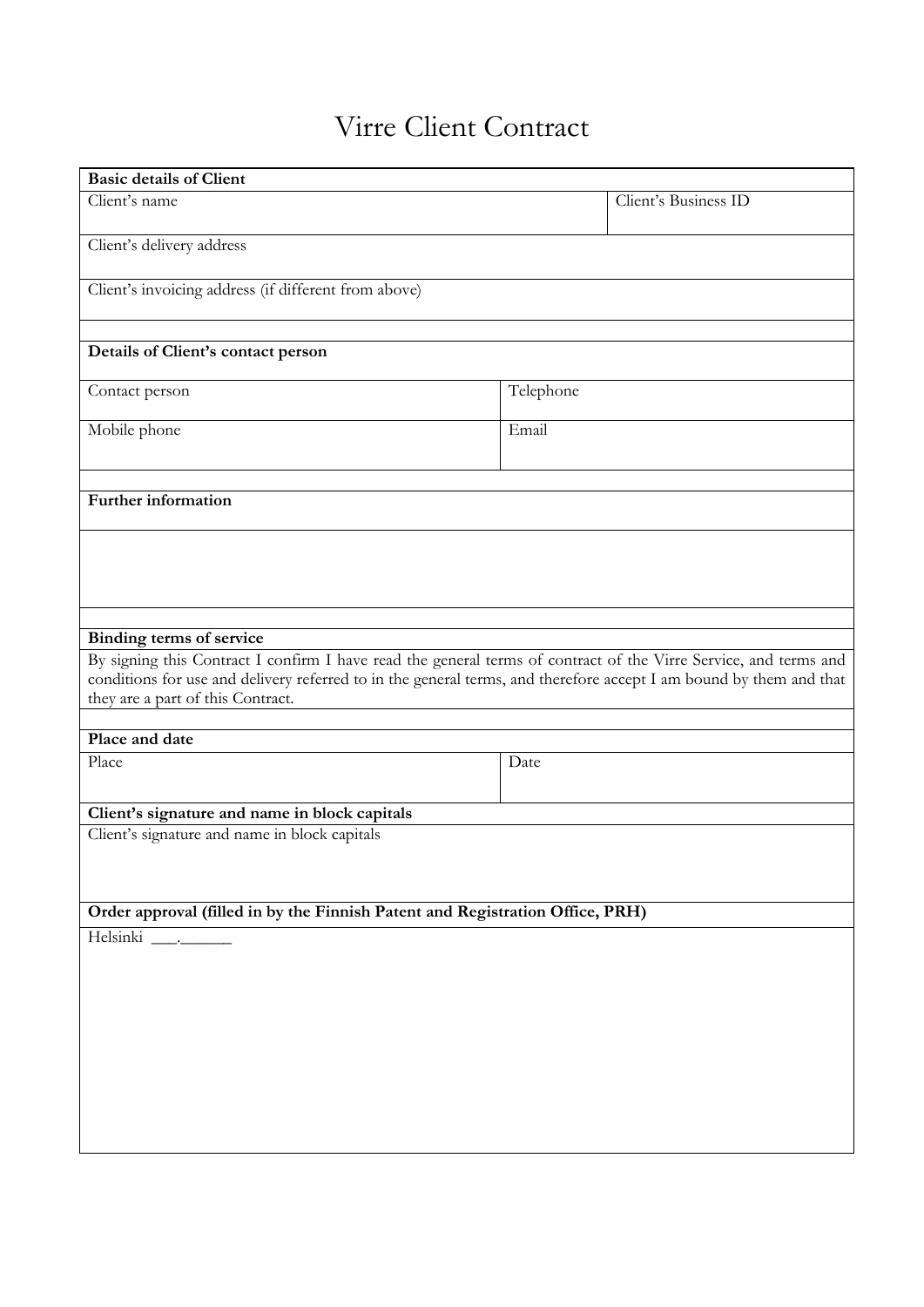| User's name | User's email address |
|-------------|----------------------|
| User's name | User's email address |
| User's name | User's email address |
| User's name | User's email address |
| User's name | User's email address |
| User's name | User's email address |
| User's name | User's email address |
| User's name | User's email address |
| User's name | User's email address |
| User's name | User's email address |
| User's name | User's email address |
| User's name | User's email address |
| User's name | User's email address |
| User's name | User's email address |

## **Users' details. Only natural persons can be recorded as Users.**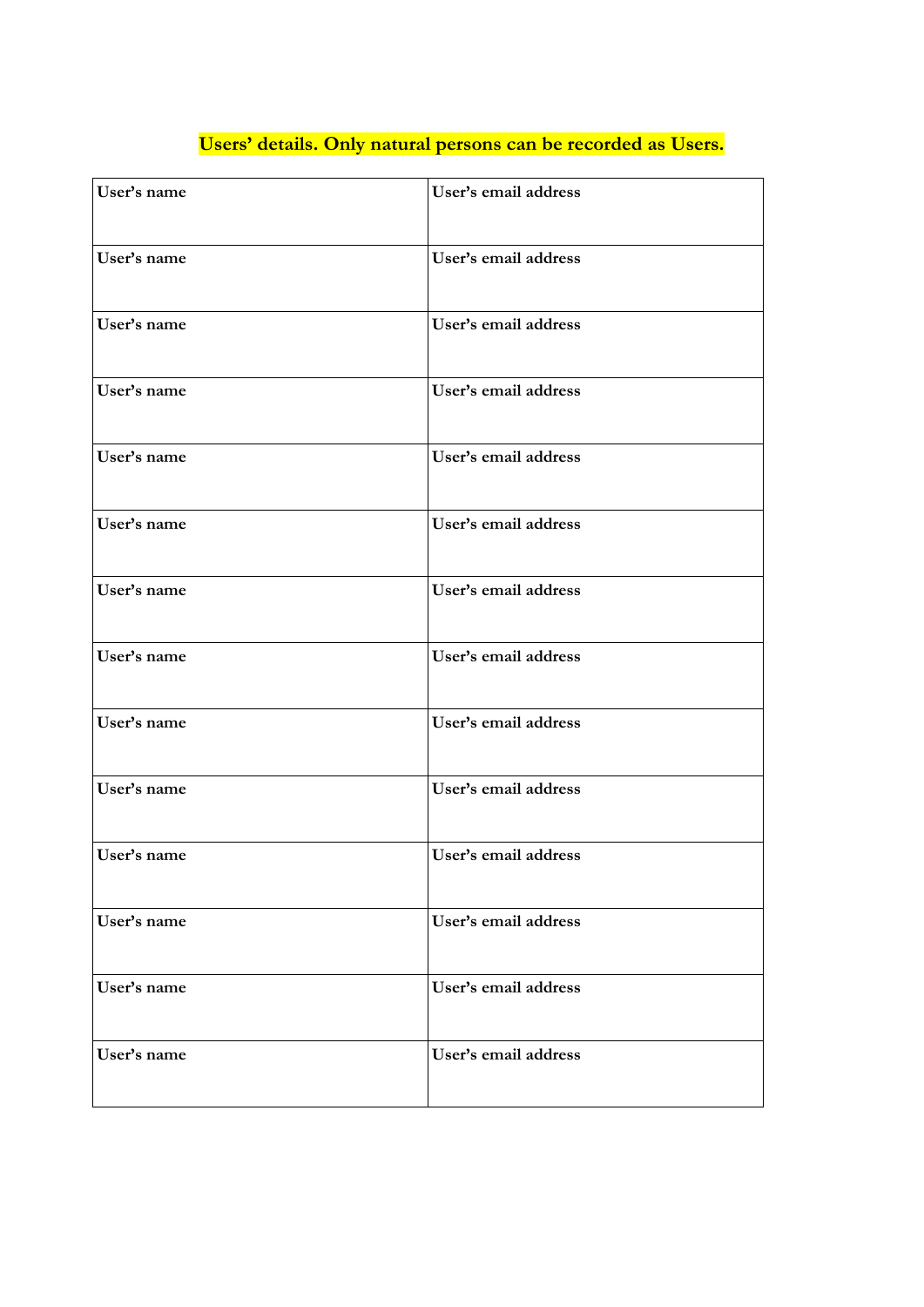### Virre Client Contract's Terms of Service

These general Terms of Service ("**Terms**") are applied to the registered users of the Virre Information Service of The Finnish Patent and Registration Office ("**PRH**").

#### **1 Definitions**

 "Client" means a contracting party who has accepted these Terms. Clients can be businesses, organisations or authorities. A Client may have several user names which are given to Users for their individual use.

 "User" means a person in the Client's organisation, for whom the Client has acquired a user name from the PRH for access to the Service.

 are available at: [https://www.prh.fi/en/kaupparekisteri/tietopalvelut/virre/virre\\_-\\_terms\\_and\\_conditions.html](https://www.prh.fi/en/kaupparekisteri/tietopalvelut/virre/virre_-_terms_and_conditions.html)  "Terms of Use" means the currently valid general terms and conditions for use and delivery of the Service which The Terms of Use are a part of these Terms.

 "Service" means the Virre Information Service of the PRH that offers access to its currently available Service Information, including open data and its service-specific web pages. Further provisions on the use of the Service are to be found in its Terms of Use. Currently valid services and their descriptions are available in the instructions **Virre Client Contract's Terms of Service**<br>
eneral Terms of Service ("**Terms**") are applied to the registered users of the<br>
mish Patent and Registration Office ("**PRH**").<br> **Definitions**<br>
" means a contracting party who has and on the web site of the Service.

 "Register" means the data base consisting of the Trade Register, Register of Foundations and Register of Enterprise Mortgages.

"Contract" means the Virre Client Contract between the Client and the PRH.

"Service Information" means the data which is currently contained in the Register and publicly available through the Service.

#### **2 Background and purpose of Terms of Service**

- 2.1 These Terms of Service with appendices provide for the use of the Service. These Terms are a part of the Contract between the Client and the PRH and define the rights and obligations, with regard to the Service, of its Users and the PRH, including its service providers. Further terms and conditions may be applicable to certain sections of the Service. They are indicated in the range of items available in connection with the section in question. If the Client does not accept these Terms, they are not allowed to use the Service.
- 2.2 These Terms specify the rights and obligations relating to the Service and the user terms and conditions of its Service Information, under which the PRH grants the Client a non-exclusive right to access and use the Service Information according to the currently valid service description.

#### **3 Content of Service**

- 3.1 The content of the Service is described in the currently valid Terms of Use.
- 3.2 At discretion, the PRH may make changes to the range of items, function of the services, and other content. This right is also applicable to the circumstances described in the Terms of Use, to the range of items, and to the operations and content of the Service. The Service may be inaccessible during maintenance and at other times. The PRH is not responsible for any costs incurred to the Client by any changes or interruptions in the Service.
- 3.3 At discretion, the PRH may also decide to discontinue the Service or a part of it. If so, the PRH will report on the discontinuation in advance on its website or in the Service.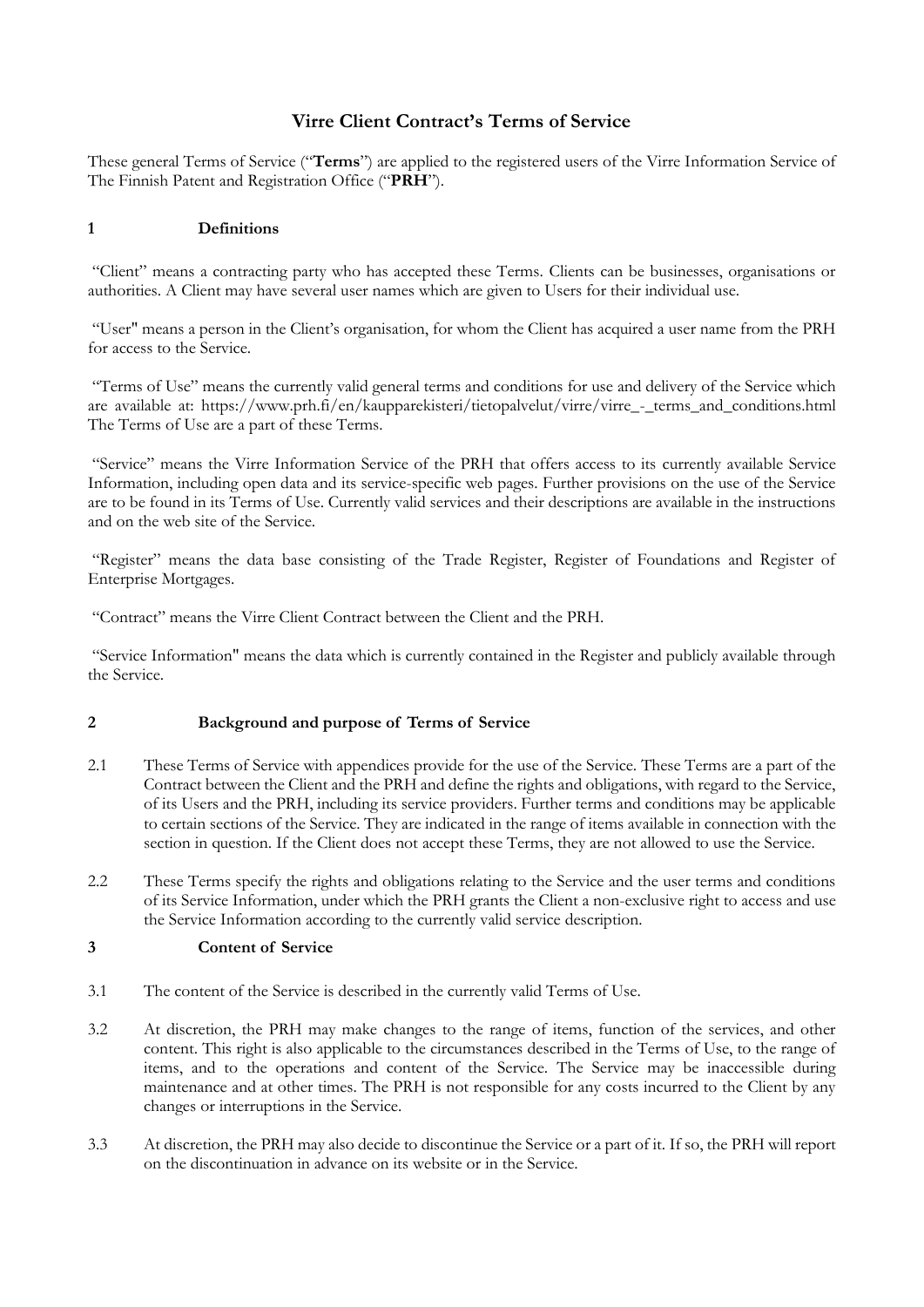- 4.1 The extension and the restrictions of the right to access are described in Terms, unless an exception is made specifically. In this section, the Client's access rights and restrictions of use are specified.
- 4.2 The Client approves, that the right to access and use the Service is, under the Contract, only granted to the Client and the Users appointed by the Client. The Client agrees to use the Service for private, noncommercial purposes only, and to comply with these Terms, any relevant legislation, and good practice.
- 4.3. If the Client is an organisation, disclosing the information is permitted in conjunction with the User's own intra-group operation, provided the disclosure is not the main purpose of the Client's operations, and that each time the amount of information is small. For clarity it is stated, that the Client is permitted to forward an individual document retrieved through the Service, but not any information provided through a **4 Right to access and restrictions of use**<br> **41** The extension and the restrictions of the right to made specifically. In this section, the Client's access<br> **42** The Client approves, that the right to access and the Cli selection as such or contrary to a separate licence application on data use.
- 4.4. Users are responsible for obeying the legislation and authority regulations concerning data protection as regards the equipment, data connections, software, files, and the information communicated in the Service that have been entrusted to them.
- and source of any information acquired through a selection must be clearly indicated as a part of the product or service that the Client offers, if data is to be forwarded. 4.5. Users are not allowed to change any individual piece of information in the Service Information. The date

#### **5 User names**

- 5.1 The Client is entitled to receive one or several user names with related passwords, which allow search of data from the Service Information. User names are personal and they must not be forwarded to third compliance with these Terms and this Contract. The Client must ensure that their user name(s) and parties. The Client is responsible for all use under their user name, and for its use of Service to be in total password(s) are not misused.
- 5.2 After the Client has submitted the signed Contract to the PRH, the PRH must deliver the password(s) and user name(s) to the Client's contact person or to the Users without unnecessary delay as soon as it has approved the Contract. When submitting the Contract to the PRH, the Client must enclose a list of those persons who are to acquire a personal user name for the Service, and their contact details.
- 5.3 The Client is responsible for keeping their Users' contact details up to date with the PRH. When a user name is no longer needed, the Client must immediately inform the PRH about it.

#### **6 Pricing and terms of payment**

- 6.1 The PRH charges the Client for the use of the Service according to its current price list. The price list valid at the time of the entry into force of the Contract is to be found in Appendix 1.
- 6.2 Invoicing for the Service takes place monthly in arrears. Terms of payment are fourteen (14) days from the invoice date. We charge an interest on late payments based on the Finnish Interest Act, and reasonable collection charges. To maintain the right to use the Service, the Client must pay the fee by the due date indicated in the invoice. The Customer has no right to use the Service if they have any Service payments outstanding to the PRH.
- 6.3 Once the Client has started using the Service, they must pay a start-up fee according to the price list. In addition, the PRH charges an annual fee, indicated in the price list, for each user name.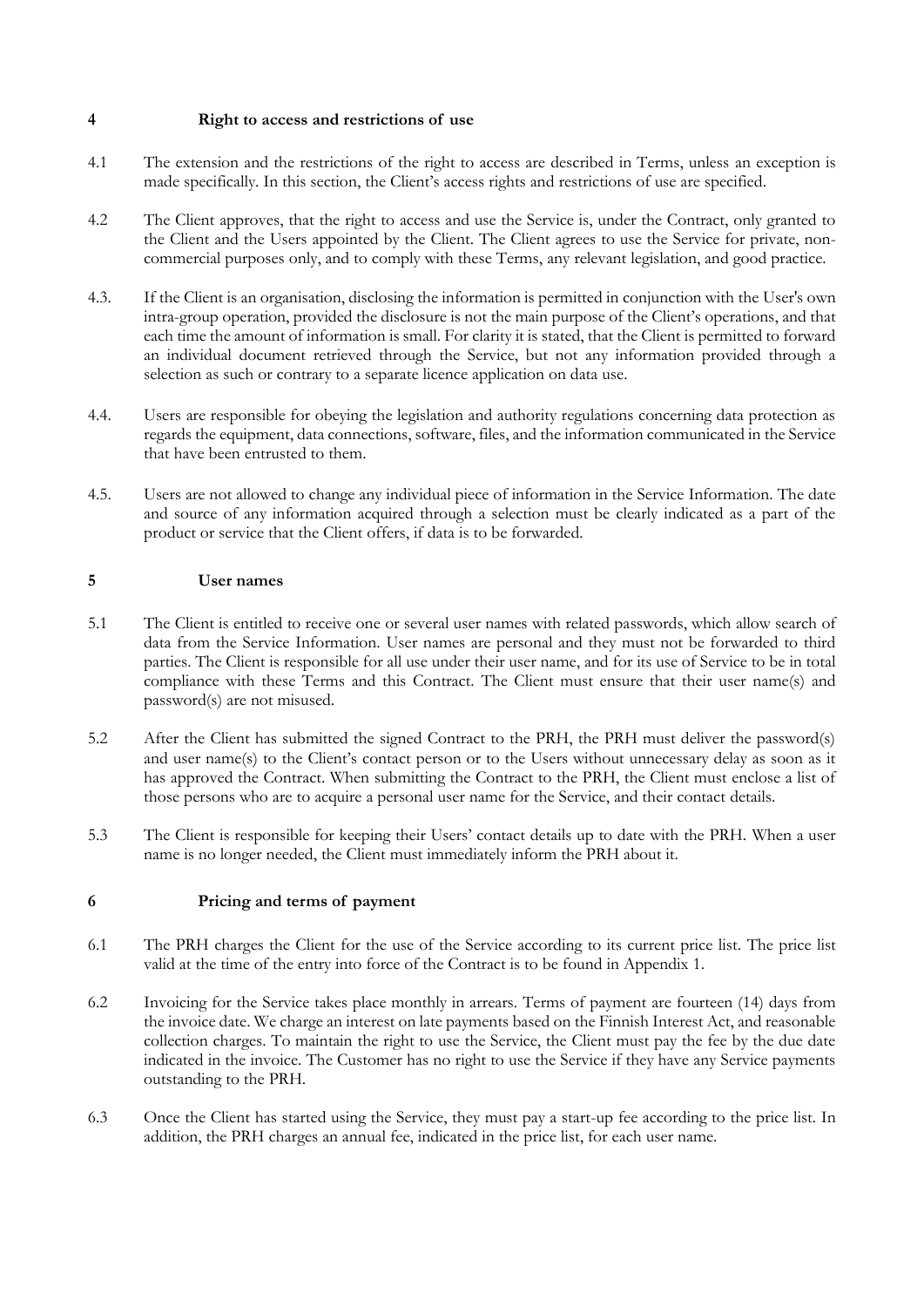The PRH has the right to change its pricing. Clients will be informed of such changes in advance either on the Client Announcement, in the Service, or through a written announcement. If the Client does not accept the changes, they are entitled to terminate the Service Contract before the change takes place, with The PRH has the right to change its pricing. Clients will be informed of such changes in advance either<br>on the Client Announcement, in the Service, or through a written announcement. If the Client does not<br>accept the chang one (1) month's notice required.

#### **7 Privacy policy**

- 7.1 The Client Register's file description and Terms of Use regulate the use of the Client's and/or User's personal data.
- 7.2 The privacy protection of the Service Information is described in the Terms of Use. For clarity it is stated, that the Client is, in particular, responsible for the Users and Client to have appropriate grounds for process personal data other than according to these grounds in ways and for purposes which have been processing personal data the Client has received from the Service Information, and that the Client will not reported in advance.
- 7.3 The Client must ensure that they have completed the technical and organisational measures required in order to protect the personal data from any unauthorised access, and from accidentally or illegally deleting, altering, disclosing, moving the data, or other illegal processing of data. Furthermore, the Client must ensure that the persons processing personal data are bound to an appropriate, either statutory or contractual, secrecy obligation. The Client must ensure that the Users will not use the Service Information and its personal data for purposes other than those set out in the Contract in accordance with the Terms.

#### **8 Contract term and its termination**

- 8.1 The Contract enters into force as soon as the PRH has delivered the agreed user names to the Client.
- 8.2 The Contract stays in force until further notice and can be terminated with a term of notice of one (1) month. The Agreement must be terminated in writing through a termination notice which is delivered to the other Party.
- 8.3 If, within the period of one year, the Client has not logged into the Service under their user name(s), the PRH may consider the Contract terminated without separate notice and disable the user name(s).
- 8.4 The PRH may terminate the Contract immediately, if:
	- (i) the Client has essentially neglected the Terms of this Contract or their obligations under it, or in some other respect essentially breached the Terms of this Contract, and has not remedied, within a term of fourteen (14) days, the breach of contract despite a written invitation from the PRH;
	- (ii) the Client is under restructuring, in liquidation, or bankrupt, or there is otherwise reason to consider the Client insolvent; or
	- (iii) the Client is in breach of legislation or orders of the authorities, in particular provisions concerning the protection or integrity of personal data.
- 8.5 The PRH will disable the user name(s) of the Client after termination of the Contract.
- 8.6 Despite the termination of the Contract, such provisions in these Terms that are obviously meant to stay in force even after the Contract has been terminated will prevail.

#### **9 Reporting**

 The Client must promptly inform the PRH of any malfunction or defect in the Service, Service Information, or in the operations of the PRH. Furthermore, the Client is obliged to promptly inform the PRH of any suspected misuse.